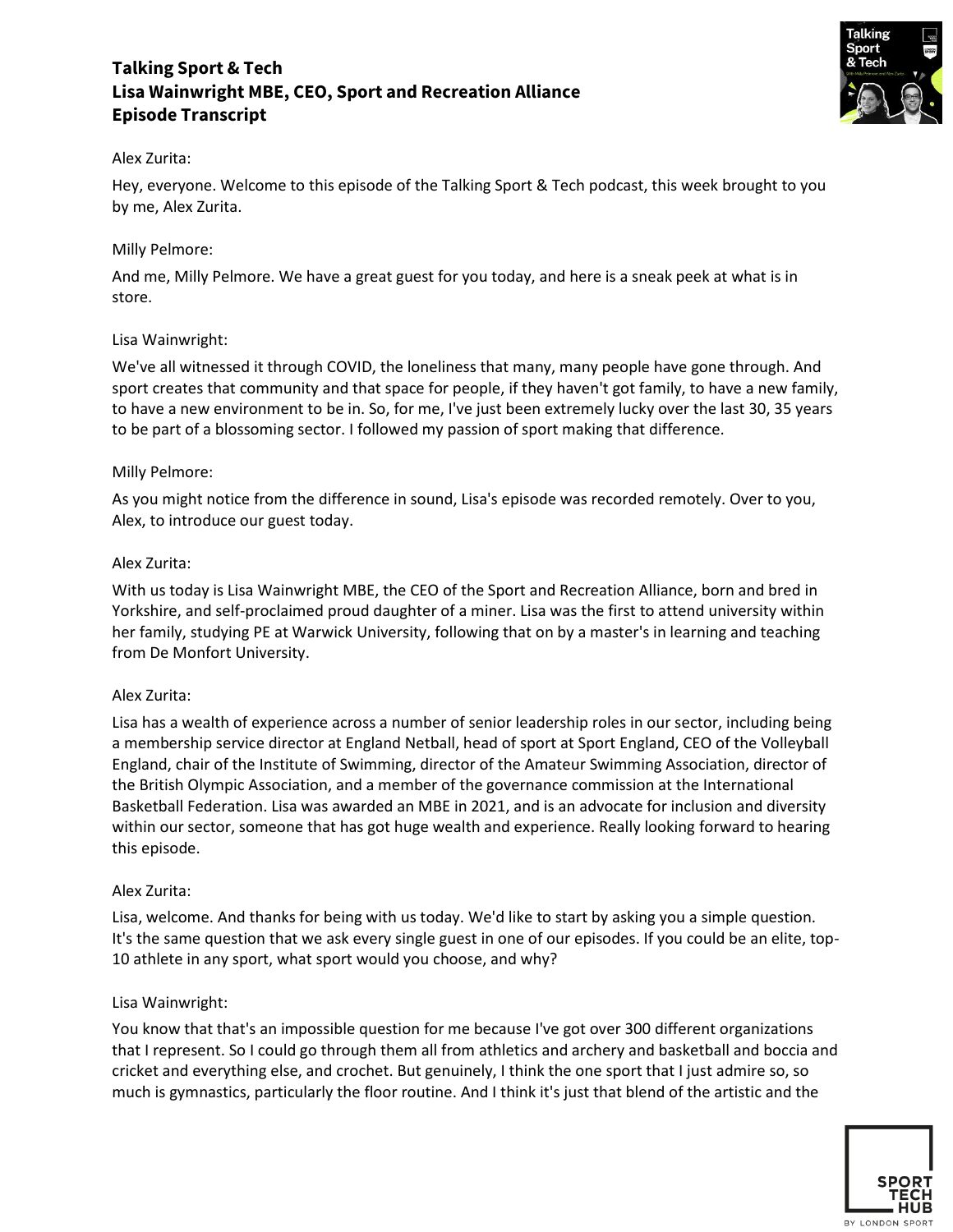

technical that gymnasts have to have. They have to have control and discipline. They have to have strength. They have to have beauty. And I just really admire gymnasts because they do that. And I was absolutely hopeless at it, quite frankly. So anything I'm hopeless at, I really admire. Although I love all sports and recreation, for me, if I could be that elite athlete in that Olympic or Paralympic games, if you like, because I've got no knees left, it would be gymnastics.

### Alex Zurita:

Brilliant. And it's a new one, so I suppose no one else has gone that way first. I totally get your initial point. It's like almost being asked to pick your favorite child, right? It's now an impossible. Or we get asked at Sport Tech Hub sometime, "What is the startup that is going to make it?" And it's like, "Can't really answer that." But, yeah, interesting. Going back to your answer. So is it a case of... We know, I suppose from childhood, that physical activity in sport was always part of you. And interesting, you mentioned that possibly that wasn't one of the sports that you potentially had a lot of access to, exposure to, or performed well at. So is it a case of just that admiration because of what they go through?

### Lisa Wainwright:

I think it's the all-roundness of them. There is so much that a gymnast has to do, from every single muscle that they use, the technical part of it, as well as, as I said, the aesthetic part. A lot of sports don't have the aesthetic part put in it. So, for me, it's a blend of the aesthetic and the technical and the strength. And it's that blend that makes it quite complex for me. I did do gymnastics as a kid. I was very good at the vaults. I could just run and charge at it and somehow hit it and fly over. So I did love it. I then went into team sports, netball, and also athletics.

### Lisa Wainwright:

And then taking my kids. I've got two girls, and when they were younger, I took them to gymnastics. I'm an ex-PE teacher. And it was around making sure they got the real basics of the ABCs, the agility, the balance, the control and coordination. It was that thing that I think is incredibly important. And if you said, "If you were a sportsman, Lisa, what would you do?" there are a couple of things I'd do. I'd make sure every child could swim. And I'd make sure everybody did gymnastics, every child, throughout and every single day, because those basics, real, real basics, in terms of ABCs and the life-saving skill of swimming, would be what I'd do.

### Lisa Wainwright:

So that's why I admire gymnasts so, so much. I admire all elite sports people. The things they do, the sacrifices they make, are just astonishing. And we only ever see them performing, and they make the news when they either win or when they fail horrifically. We don't see the 12 to 18 years prior to that and all the sacrifices that they made, their parents made, their grandparents made, their families made. And a gymnast, I think... So I just sit and watch in awe, quite frankly, at them.

### Alex Zurita:

I suppose we share the privilege of having two daughters. And yeah, that aspect, I suppose, of gymnastics from a performance point of view, but the core skills and life skills I suppose that gives them, right, around just, as you mentioned, agility, balance, coordinations, control. So quite key and integral, I suppose, going back into your early activity or engagement with physical activity in sport, and the importance of that as we drive towards having a more active nation.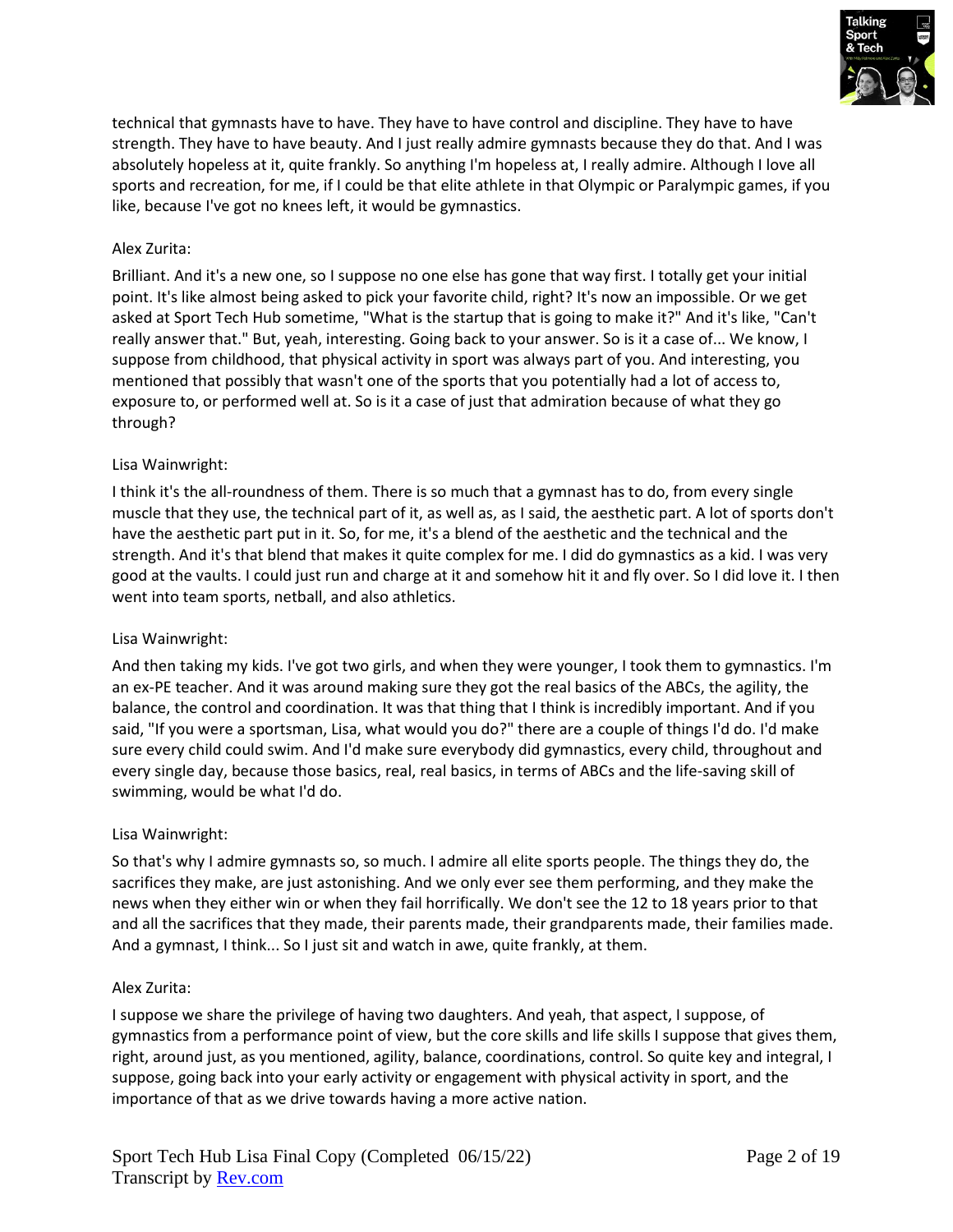

Yeah. I mean, my background, I come from Yorkshire. None of my family had been to university. We weren't very rich. We didn't even have a car. It was my PE teacher who... Bizarrely, in them days, they could drive you to different sports clubs. And I played netball, which wasn't played in our local area. It was the PE teacher who drove me to Leeds, which was a good hour away at the nighttime, and drove me back. So a good two hours of a teacher driving me to netball club. And it was that PE teacher that inspired me to, I guess, better myself through sport. I wasn't that clever, but she was very clear that if I didn't do my homework, I wasn't doing netball athletics. So I did my homework, and somehow... I genuinely believe this. I fell through these low levels of GCSEs, and then I fell into A levels.

### Lisa Wainwright:

And by then I thought, "This is something special. I'm really lucky that I've got to here. And maybe I could become that teacher and I could help others." And that's when I decided to do a teaching degree at Warwick University because I'd been inspired so much. And I just genuinely thought, "I want to help people like she did, Pat Green, with me, to make their lives better through sport." And that's really my motto, I guess, even today, even as a CEO at the Sport and Recreation Alliance. All I'm doing is hopefully helping organizations, and people within them, better themselves through sport, whether it's about the physical side of it and you want to stay fit, whether it's about the health side.

### Lisa Wainwright:

My mom is going down to a Age Concern and doing healthy bone sessions. Whether it's me going down to my open water session that I've started doing with a mad group of people who are just bonkers, quite frankly. It's not about the physical bits. We only swim for half an hour, and then we eat loads of cake that everybody's made. So it's not really a healthy activity at all. It's a social side of it. Or whether it's just building those communities. Every local community has got some sort of outreach in terms of sport and rec. And I'm involved locally in Leicestershire with about a hundred different sports clubs and groups. And it's a family, it's a broader family.

### Lisa Wainwright:

Again, in terms of the reach of what we do and what we are lucky to do in this sector, we've all witnessed it through COVID, the loneliness that many, many people have gone through. And sport creates that community and that space for people, if they haven't got family, to have a new family, to have a new environment to be in. So, for me, I've just been extremely lucky over the last 30, 35 years to be part of a blossoming sector. When I started out, nobody knew what sports development was, in the olden days. It's a bit weird to come into it. And a lot of people were saying, "You're bonkers, Lisa. You're a qualified PE teacher. What are you doing?" But I followed my passion of sport making that difference, not necessarily teaching. Although, I'm still day in, day out doing the same thing.

### Milly Pelmore:

Couple of things I'd like to pick up on there. You mentioned with the swimming and gymnastics, if you had the power, you'd love every child to have access to swimming and gymnastics. And you just mentioned that we've come a long way in the sport development sector. And there are now huge drives and community initiatives to create that space for everybody to find something to get active, whatever that might be, whether it's your open water, swimming and cake, whether it's your childhood gymnastics, or whether it's healthy bones. Where do you think we are as a sector? We've come far in the last 30 years, but there's still quite a way to go. Where do you think we are in terms of allowing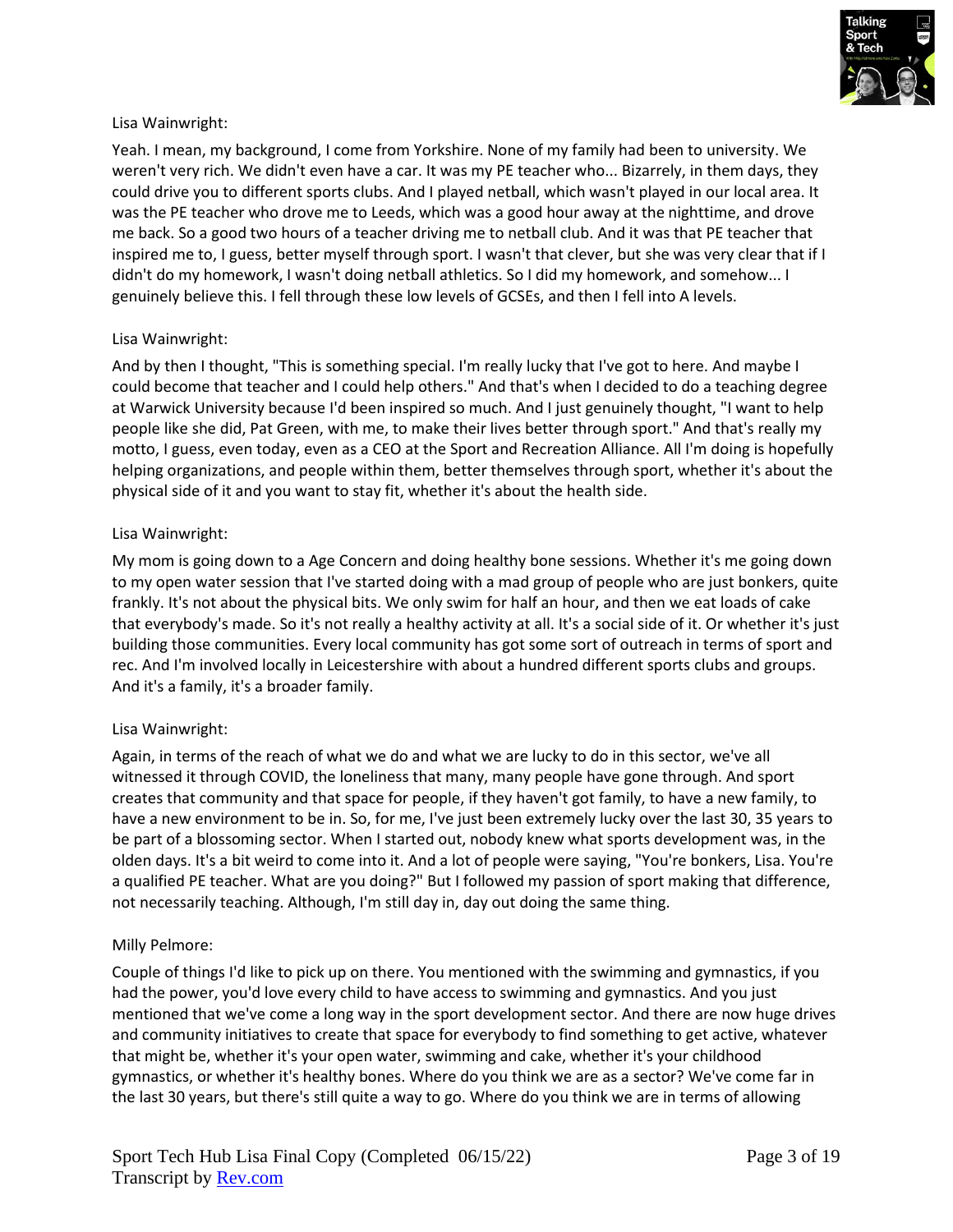

every child to have that provisional... or not just child, every human. Let's just take within London, for example, making sure that every Londoner has a way to get active.

### Lisa Wainwright:

Yeah. I think when you're in the middle of the sector, it's easy to think there's a lot happening and everybody can access sport and recreation. That's really not the case. I'm lucky I can pop down to the local lake. I can afford a wetsuit. Some people cannot do that. They haven't got the transport to get them there. So I think there are many areas in the sector we've still got to improve in terms of accessibility. And what I'm absolutely delighted with is, in the last probably five to 10 years, in particular, is a sport for development coalition world.

### Lisa Wainwright:

So it's not just about sport for sports sake. Although, I'm core to that. My background is national governing bodies at netball, basketball, and volleyball. And I really believe in sport for sport. But actually, I also believe in sport for development. If you understand my story of where I came from, that's what changed me. And I think that is a real growth area. So local communities coming together to find the right activity for those communities. And it's not prescriptive. I think, many years ago, sport was quite prescriptive. You could do hockey or netball at school. You could do football or rugby at school, if you were lucky. I think the choice is now far greater, but I think there are still a number of barriers to accessing some sports. And a number of our members are starting to break those barriers down, which is great, but we've got a long way to go.

### Lisa Wainwright:

I think the challenge over those 30 years... I mentioned about sports development being fairly new, and it was, but at a time when we'd got local authorities with quite large sports development departments. So I was in a national governing body world, which was fairly new, but local authorities were funding sports activities and sports centers, et cetera. And there's been a real shift, as you will know, in terms of local government and the amount of funding coming into sports facilities, sports departments. And so part of the sector has grown, particularly the national governing body side. But from a local government point of view, that's been reduced.

# Lisa Wainwright:

So I'm not convinced there's a bigger network of people out there. I think roles have just changed. And I think that's happening and evolving again with the great work on uniting the movements. Sport England's new strategy around collaborating on a place-based approach, very, very different. And I think it's just going to take some time, these things don't change overnight, but a lot more time for a number of traditional type of activities to think differently about delivery options and engagement really at a local level.

# Lisa Wainwright:

But I'm optimistic from our members at the Sport and Recreation Alliance. We've got to focus on equality, diversity, inclusion. We're about to launch our insight hub on that as well, so lots of tools available to help our members. But as I say, it's still not easy. And I hear you when we talk about young people. We're lobbying hard in relation to the PE school sport funding, which is always short term. Now that, to me, is a no-brainer in terms of funding a school sport or physical activity. Let's get the habits early, let's get family habits early, so we are not spending millions and millions and billions of pounds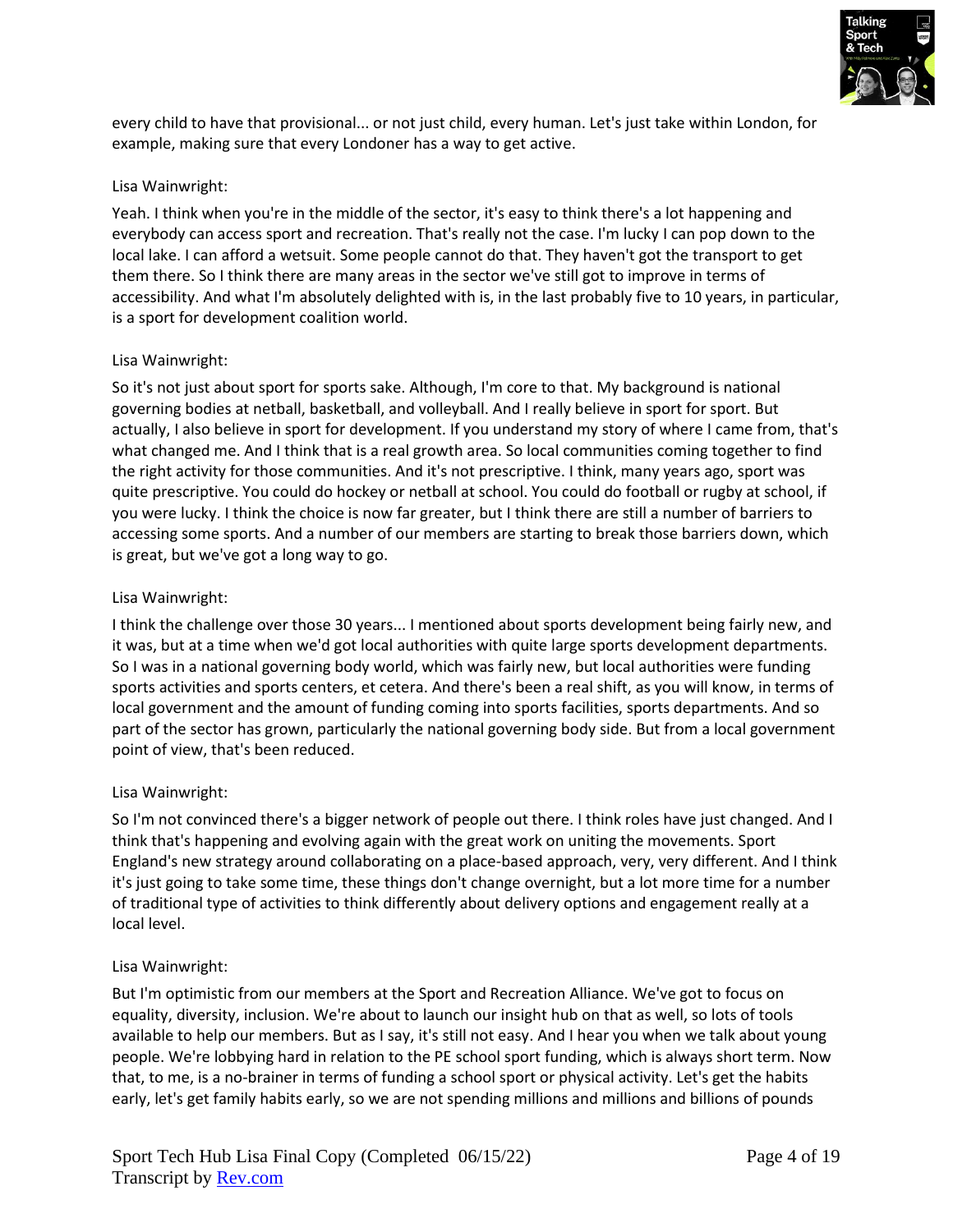

years later in the NHS, where we're hitting huge problems around obesity, around loneliness, and plowing money into charities to try and resolve that. So, for me, one of the key things is around prevention being the absolute backstop, rather than cure.

### Milly Pelmore:

I know that Alex will chat a bit about tech in due course, and prevention is a really interesting side of things. But you mentioned perhaps the network that we're working within hasn't necessarily grown, but the roles and the way we're working within it has. I'd like to know how... If you meet resistance within or outside your organization with partners, with anybody you're working with, resistance to this brave new world, to this new way of working or understanding that we're going to have to move differently if we want things to change, how do you approach that?

### Lisa Wainwright:

I think if you are a leader and you have a vision, that will necessitate change. And some people are really comfortable with change, some people are just not comfortable with change. And it's all about motivations and understanding people. So a number of times where I've written and developed strategies with boards of different governing bodies, and the current one I'm with, it's about understanding how you can drive that cultural change within the organization, who you listen and drive with you, and sometimes who you have to let go of, because some people are not for change. And if you put all your resource and reserve into those few that will not change no matter how much time you put into them, you're not working for the 98% who you probably could persuade, in terms of that compelling vision.

### Lisa Wainwright:

So that's kind of the philosophy of what I would do. One example is, when I was at Volleyball England as chief exec, I don't have a volleyball background, and they specifically appointed me into that role because I had no volleyball technical background. And most people thought of volleyball as indoor volleyball because that's the traditional main sport. And then if you were somebody slightly different, you might be into beach volleyball. And then if you were somebody who was very unique, you might be into sitting volleyball.

### Lisa Wainwright:

Now, for me, that just didn't make sense. Volleyball's volleyball. Whether you play it on a beach, on ice, indoors, on your bum, it's volleyball. And we developed that strategy around three disciplines, one sport. That's volleyball through and through. And you can imagine some of the traditionalists who just were horrified at the thought that the beach players and the beach officials would possibly be on a par with the indoor officials and the indoor players, but that was the drive.

### Lisa Wainwright:

And that's the case internationally. It's an integrated sport in that respect. So some of the people went by the wayside, and it's a shame when that happens. But as I say, you've got to conserve your energy for driving the ones that want to change. And that's what happened at Volleyball, a great strategy that was driven forwards. And some of the outcomes you would've seen in 2012, in terms of the great facilities that were developed across the London Olympic and Paralympic games. So, for me, it's about understanding the motivations, getting a compelling vision, and then taking people with you to sell the compelling vision. As a leader, it's not just your vision, it's other people that's bought into that vision.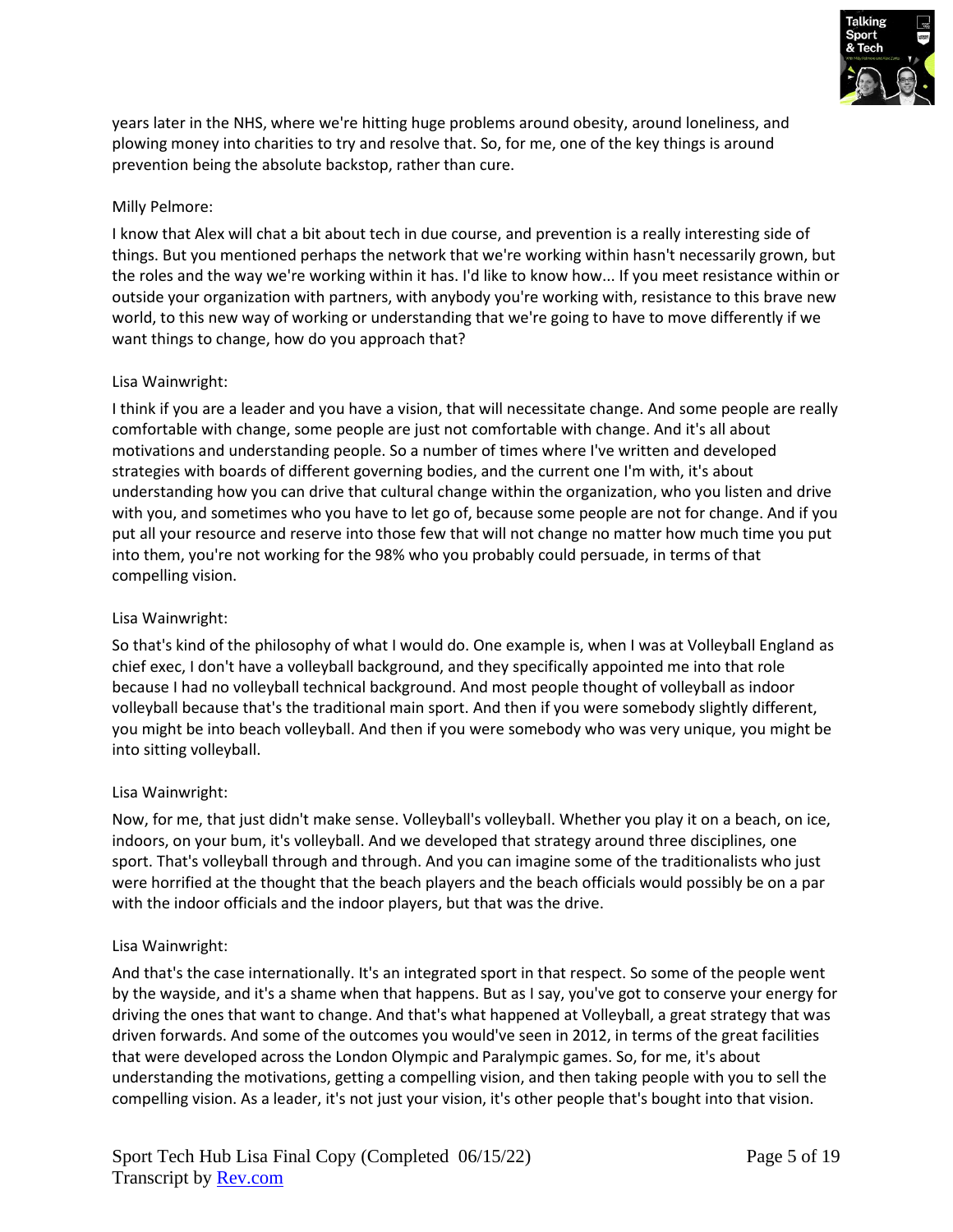

### Milly Pelmore:

I like that. And I think one of the things you said there has really struck me about you didn't know volleyball when you went to Volleyball, and that's precisely why you thrived in that job because you came from outside that specific sport and could bring a fresh perspective or a different perspective, or actually not mask, perhaps, the task that needed to be done with a love of a particular sport. I'm sure you now love it and play all three types, but when you came into it, it wasn't something you'd had much experience with. Do you think there's a lot that we, as the broad sport development sector, can learn from outside of the sector, whether that's individuals, whether that's looking outside to health? When we're thinking about tech, we know that's a lot we can learn from outside sports tech, specifically.

### Lisa Wainwright:

Yeah. I think we should always be looking outside the sector. We live in the world, so we should be looking at what's happening in the world. And it always amazed me... When I was at England Netball, I was membership services director. It astonished me at the time... This is a long time ago, it's about 20 years ago. But it astonished me that the supermarket I shopped at knew what yogurts I bought and gave me vouchers for them. This is 20 years ago. And I thought, "If they can do that, why can't I find a way to do that to get to the consumers of netball, to sell more netball product to them?" And then the Theorem system came in place, and it moved on. But it's having that ability to not be frightened, to be vulnerable in a different area.

### Lisa Wainwright:

So again, another example of something I did. When I was going into director roles, I'd been involved in our network for so long, I knew a number of directors, I knew a number of sports. And it would've been very easy just to stay in the sport, but I decided instead to do an NED diploma with the Financial Times, because I'm hopeless with money, absolutely hopeless. I'll talk about vulnerabilities and when you work on your strengths and you avoid your weaknesses kind of things. But I decided I wanted to go into an environment where I knew nobody, they didn't know me, and it would really put me on edge. And it did. I hated it. But I learned a lot more by doing that. Being NED on a finance sport or an NED in a sport is exactly the same, you're just an NED. But the environment that they created made me work harder.

### Lisa Wainwright:

So to come back to your question around external influences, I would hope that leaders in our sector are always doing that, always thinking that. How do we bring across from one sector to another sector? That should be fundamental because we can always learn. You would expect me to see that as an ex-teacher. But it's constant learning, absolutely constant.

### Lisa Wainwright:

I've just spoken this morning at a conference in Birmingham. There was a session before me on equality, diversity, inclusion, and the lady was talking about her day job. And I just showed somebody at the side of me a photograph of our last conference, where we had pronoun badges. And I said, "Have you ever thought about pronoun badges for your conference?" She said, "What do you mean?" I said, "Well, having pronoun badges so people could put them on if they want to be called whatever they want to be called." She's, "I'd never thought of it." I said, "Well, interestingly, at our conference, all the under 40s took them and wore them. The majority of over 50s said, 'What the hell is that and why should I bother?'"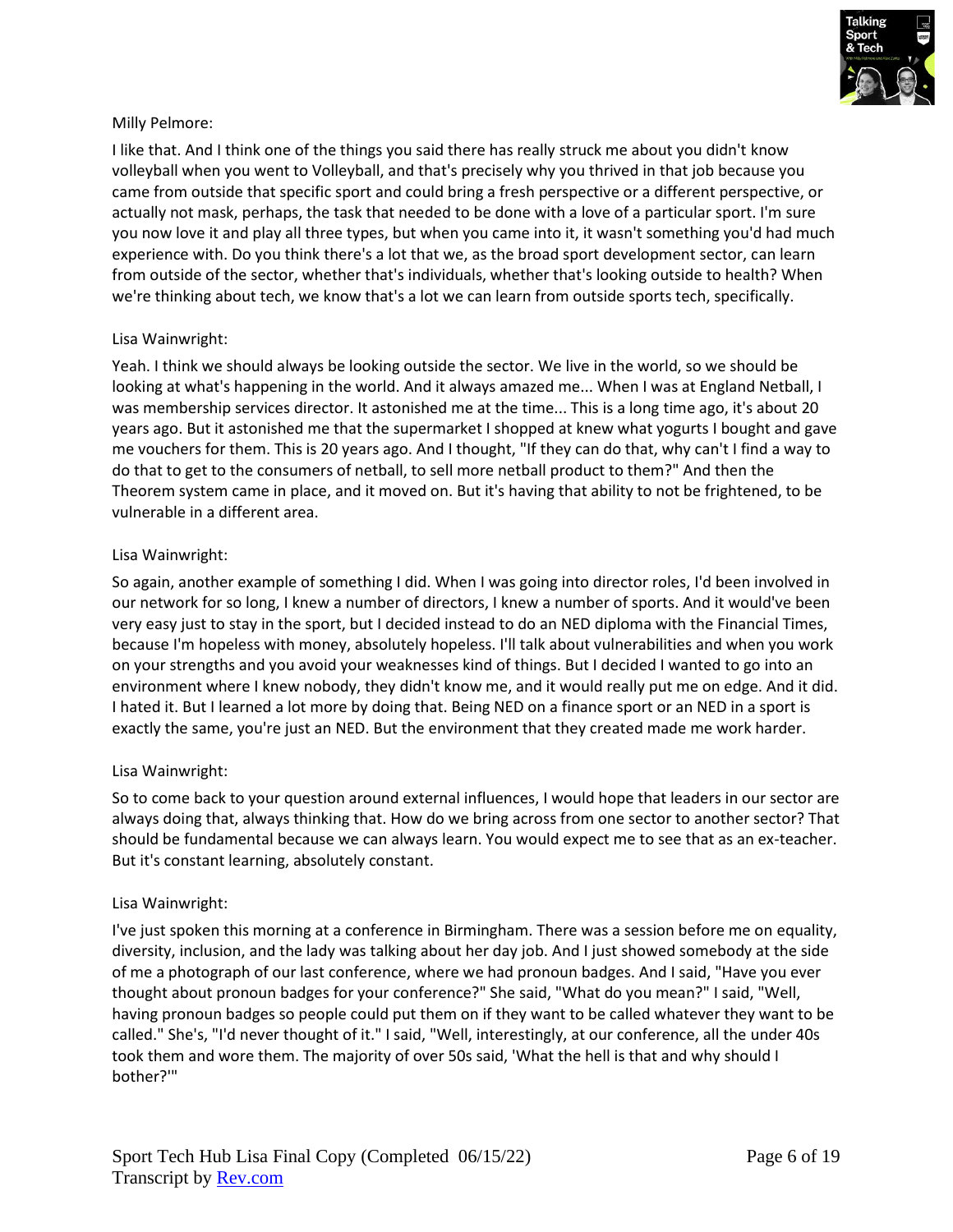

And it just gave you an indication of sometimes where change can come from and where education can start. And that's not judgment on people who are over 50, by the way, or younger people. It's just another way of learning as we go forwards from different sectors. And this wasn't a sports meeting today. I was at a conference. It was a conference sector conference that I was speaking at.

### Alex Zurita:

Lisa, I just wanted to jump in that. I wanted to, I suppose, ask as to whether you have ever considered yourself an innovator.

### Lisa Wainwright:

Yeah. It's never been called that. I think I've always tried to just look at things from a common sense point of view. So I guess some of the early things I did... When I was at Sport England, in one of my first jobs, one of the things I did is... There was a fear around something called child abuse, and this is the language that was used at the time, child abuse and child protection in sport. There was a big fear. Nobody knew about what was going on, but there was some indications there was a challenge in some sports. And I thought the only real way to look at it is to do some research, or what we today call insight. So I did my own research while in Sport England. Across the NGBs, how many cases have they had? Have they got any process and policies in place? What was the awareness? Et cetera, et cetera.

### Lisa Wainwright:

Anyway, so from that piece of research, it basically demonstrated there were some support needs required. There weren't many policies in place, and there were some issues. And from an innovative point of view, which is the question you asked me, I could have easily just left that and said, "Yeah, we need to put a conference on." Or I could've done what I did, which is to say, "Let's bring the whole sector together. Let's start to build a framework with the key agency, which is the NSPCC, and then build a support unit through the Child Protection in Sport Unit and all the tools and fabulous work they do." But at the same time, to implement something, you need people who are supported. So bring a network of child protection managers across the sports at the time that were funded. So not only are you bringing policy and procedures in, but you're empowering people to do it who've got the right technical knowledge and the network around them.

### Lisa Wainwright:

Now, I think that was pretty innovative. No other country had done that. I didn't at the time. I just thought it made sense to do this. So I think a lot of what I've done is now seen to be innovative. I did very similar in volunteering, and just done the same on the International Working Group for women and girls, in terms of a UK-collaborated bid. And some of the differences that I brought to that in terms of, again, thinking differently, looking outside the sector for ideas, it just seems to be a model of nicking stuff from people, quite frankly, and for using it as it is or adapting it for the sector.

### Alex Zurita:

That's brilliant. And it's such potentially a innovation, customers, agile way of working. These are all words that are heavily used, I suppose, within the sector now. And it's just, the reason for asking you that earlier is, in essence, when you were talking about your England Netball days and three disciplines, one sport and 50 or so new beach volleyball courts being installed across the country under your leadership. And then you talked about earlier around the supermarket analogy, which is absolutely so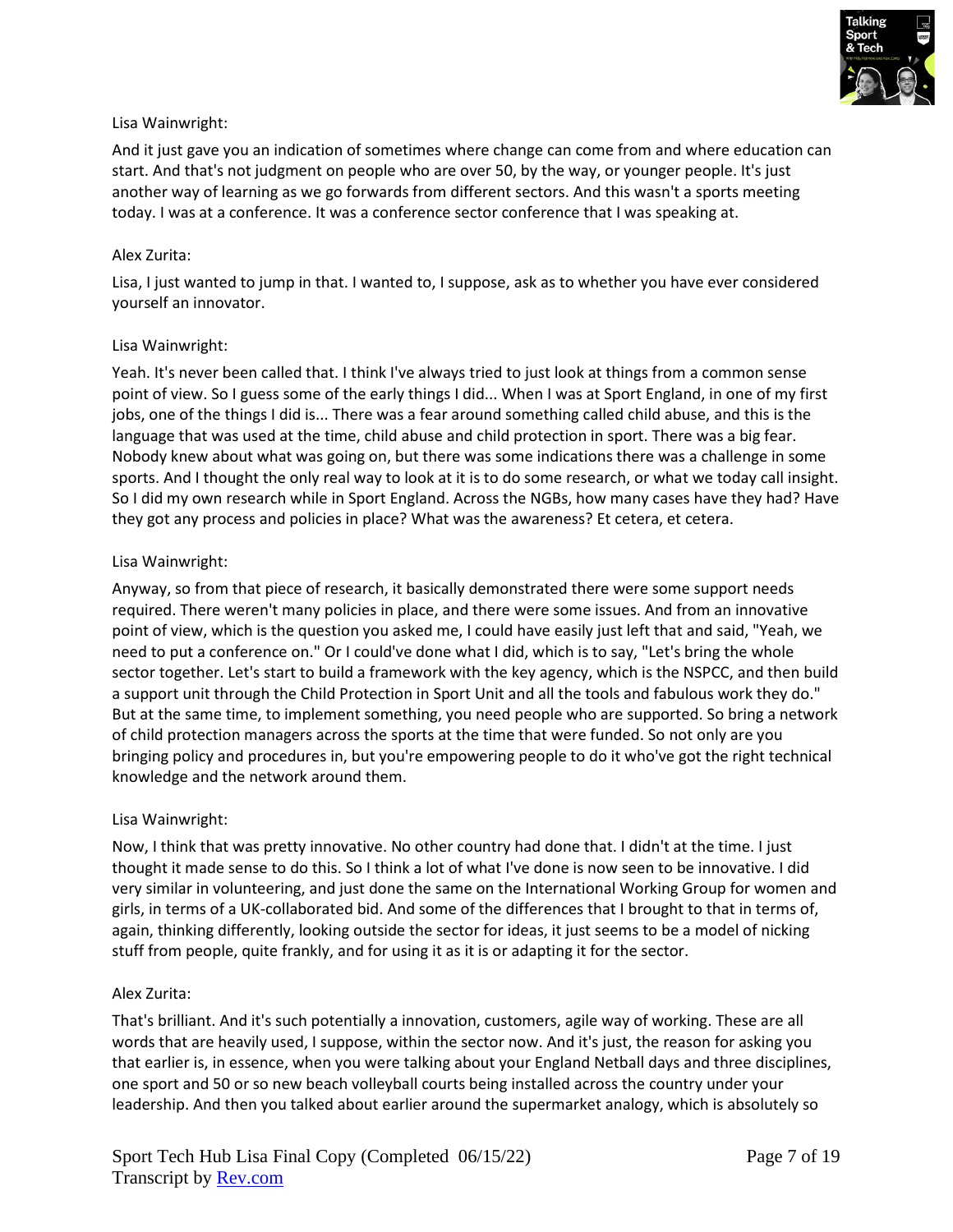

bang on right. How comes Netflix knows what type of movie I might want to watch, or my supermarket knows what brands I would like to shop?

#### Alex Zurita:

And yeah, I suppose it's really refreshing to then go back and just hear that, just start with the problem that you want to address. I suppose, look to strengthen that hypothesis with some further research, some more thoughts, some more consultation, and then dive into the potential solution thereafter. It's a bit of a comment. I suppose, as a followup question, I'm interested to know how much do you trust your gut? How much do you go by gut feeling? Has that changed as a leader over the years because you've got more pictures that you can call back in from your memory? Or do you feel that you still trust in that gut feeling as you might have done in the past?

#### Lisa Wainwright:

Yeah. I mean, they're some of the good things I've done. I've also done some shocking things, and you learn more from your mistakes than you do from your wins, quite frankly. And I talked about England Netball. The company we brought in to do the CRM system was horrific and everything went wrong. But we learned, and by taking the risk, it moved that sport on massively. So I think it's not all rosy tinted glasses. But I think I do have some sort of good instinct. What I have now is a good instinct and maturity to stop, work with a team of people that challenge my weaknesses. And then we still proceed, if that makes sense. So rather than me going, "Right. We're going to go for this. This is right for us. We're going to do this," I just listen a bit more, and then do a little bit more of a feasibility in the background to say, "Is this the right thing for this organization or for me, personally, at this moment in time?"

#### Lisa Wainwright:

Whereas, as I say, before, I probably, as a youngster, would've gone, "This is really exciting and shiny and bright, and let's do it." It's now, "It is shiny and bright, but it might not be so bright in a year's time, so just take care." But to come back to some of the things that, again, that I've tried to continue to do, is to work internationally. So when you get the privilege to be asked to go international ball, so both volleyball and basketball, you learn so much at a global level, and particularly those sports. They are global sports. They're not big in this country. They're phenomenal sports, but they're not as big as they should be. And to go into environments where they are huge, you can learn so much.

### Lisa Wainwright:

So it was always about putting yourself in those environments to learn more. And I still do that today because I think it's really important to continue to learn at an international level, as well as a local level. Let's not forget, you can learn a huge amount from going down to that karate club in your village hall, and remind yourself that actually, yeah, they can't even afford to get the urn on to make the teas and coffees, quite frankly. That's some of the challenges that we have. So I think I still go for things. I've still got a good instinct. I think that's the sensing thing that you have as a leader. You can sense things in the right way, but you just check it. Or if you're not good at checking it, which I'm not, I have people around me that can anchor me, that can challenge me in my so-called personal board room.

#### Milly Pelmore:

I just want to pick up on the theme of learnings. You spoke about learning a lot there, Lisa, whether that's individual learnings or learnings as an organization. And I was chatting to one of our tech startups this morning, who said, "I just don't think that we've made any progress in the last few months. We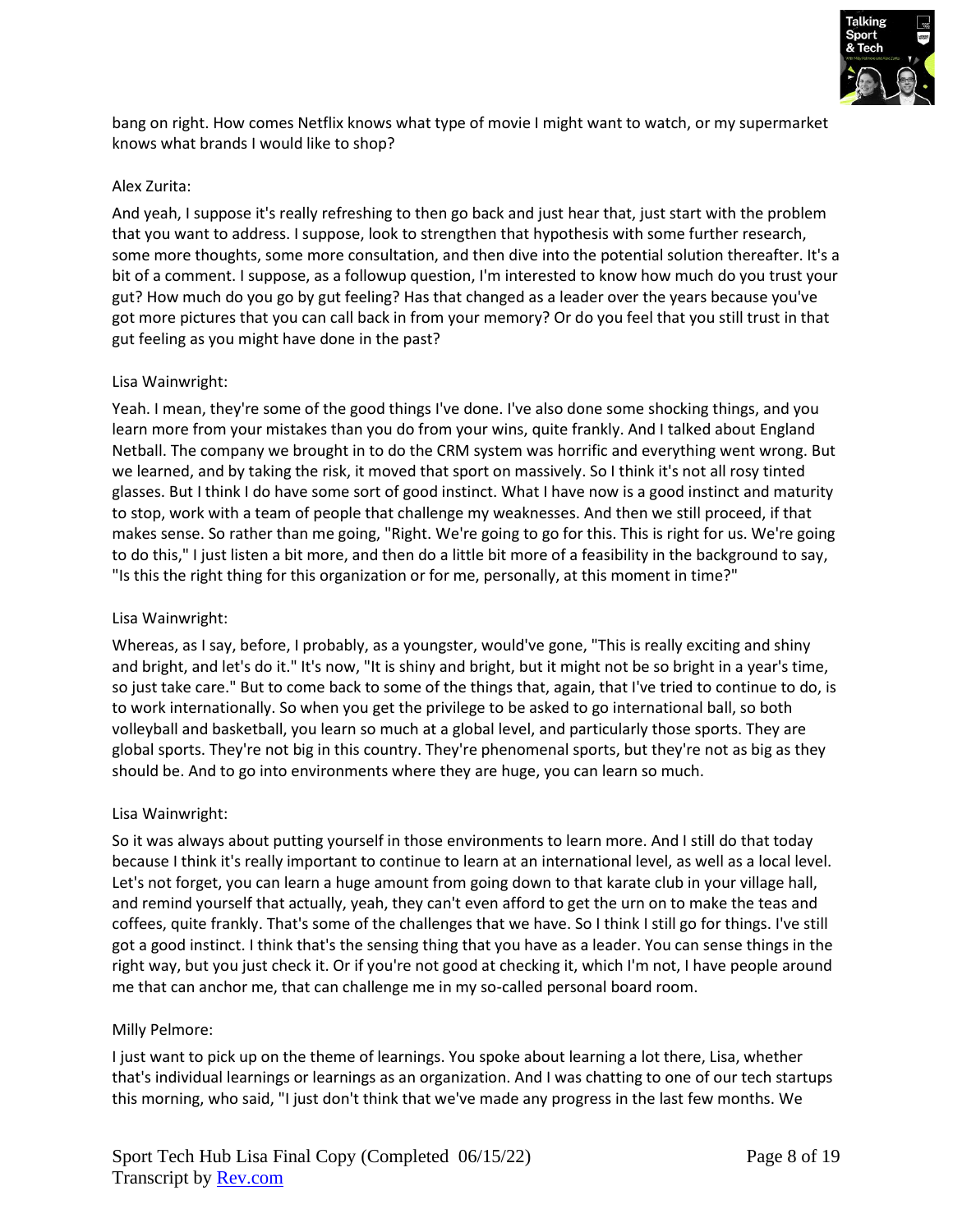

haven't got anywhere. We've not really done anything. We've learned a lot about what isn't working." And it's exactly that. They're actually three months further ahead than where they were at the beginning of the year because they've learned everything about what doesn't work, and that in itself is progress.

### Milly Pelmore:

But I think that is still potentially quite a... not necessarily new, but a different way of thinking, that actually that failure in itself, those learnings, that is a huge amount of progress. And I want to see more of that within the sector, taking those risks. They might be guided. They might be slightly more grounded in evidence now that we're gathering all of that. But take those risks we learn quickly, and then we can say, "That worked. Brilliant," or, "Do you know what? That didn't quite come off, but we've brought people with us. We've tried some new things," and we go again.

### Lisa Wainwright:

Yeah. There's two things on that. My wife is quite up in the police. And we have this usual thing that I come home from work and go, "Oh, Sport England have taken another week to get a piece of paperwork to me." And she'll go, "And I've got two murders to investigate." And I go, "Okay. I'll make tea." And that's a standing joke, that our world is not people generally dying every day. It's not horrific experiences that people are going through. So it's an environment where you can make mistakes. And I say that there are issues clearly in some sports, from a health and safety point of view, et cetera, et cetera, et cetera. But it's the reality, we can make mistakes. We all learn from them.

### Lisa Wainwright:

And the second part is exactly that. And using the analogy of sport... So my daughters are learning to swim, doing pretty well. They've got a new coach, and the new coach is trying to technically develop them for the next phase. They're going slower. They don't like it, do they? Because they're learning a new skill that's making them slower to make them faster. But they, "Don't like it, Mommy, because I'm not going as fast." "I know that, but eventually you will." And that's what we need to do with the tech companies, is actually... You'll go faster by making those mistakes and staying slower in that first lane just to start off with. I guess that would be my analogy of any sport where you try and develop a technical element, whether it's cricket... Whatever sport it is, you always go worse. Gymnastics, you get worse before you get better.

### Milly Pelmore:

Yeah. Thank you for that reflection. I think creating that environment where we don't feel afraid to just try stuff, whether it's in a new swimming technique or trying out a new piece of technology, but just trying it and seeing what happens. A couple of things I'd just like to touch upon before we move on to our next section, because I think there are key challenges in the sector at the moment. One is around women in senior leadership positions. You mentioned that you had Pat Green, your PE teacher, who was the reason you are where you are today. I know you don't see yourself as an innovator, so you might not see yourself as a role model, but you do mentor a lot of women both inside and outside the industry. I guess, two questions here. Where do you think we are as a sector with equality and diversity across all levels, but thinking specifically at the moment with senior leadership levels. And secondly, what are the obstacles facing women in the sports for development sector today?

### Lisa Wainwright: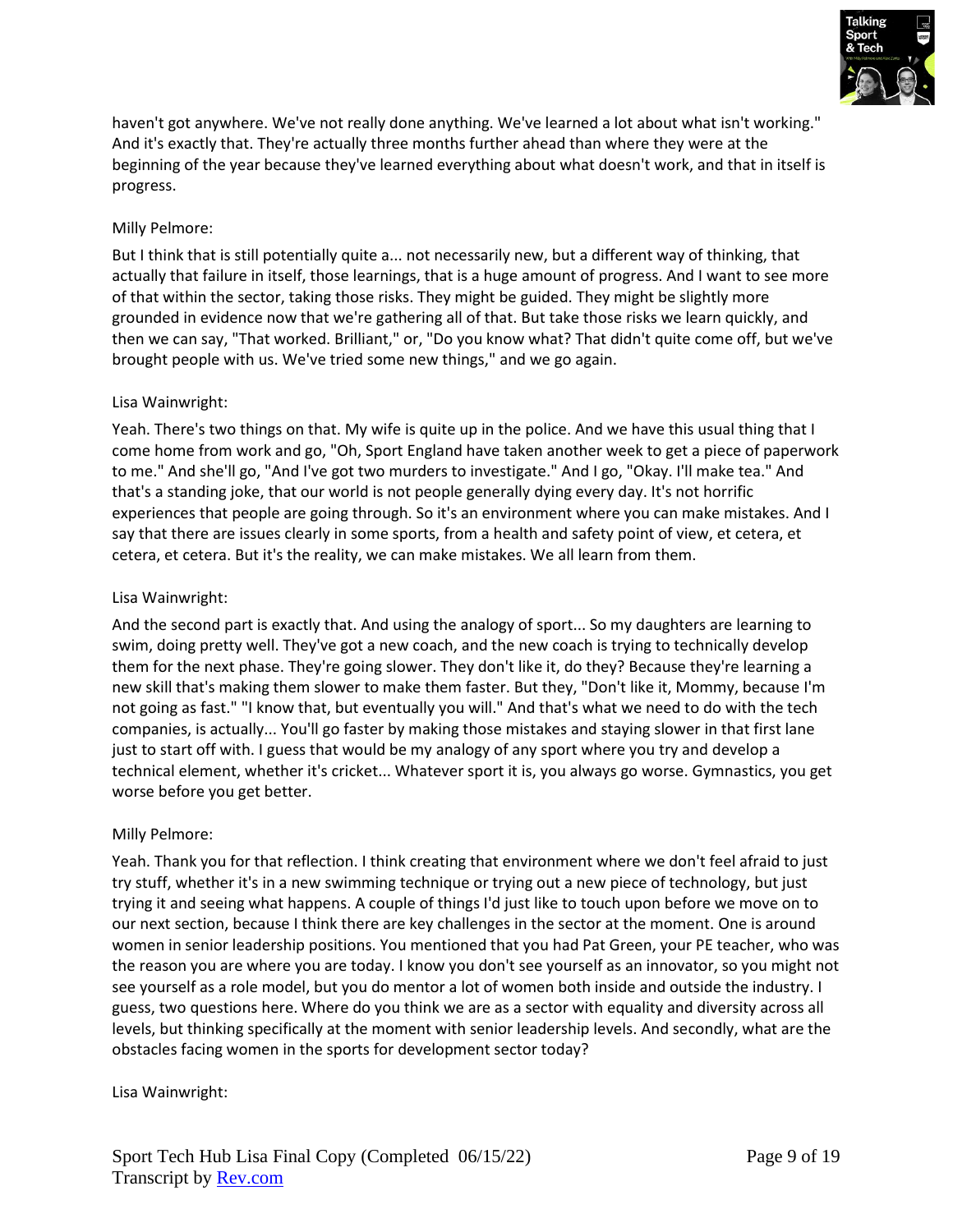

Yeah. In terms of the sport and recreation sector, if I take it from a governance point of view, I think there's been some phenomenal achievements around women on boards. So when Women on Boards UK, which is a separate organization charity, set up, I became an ambassador for that group because it was about women who wanted to be on boards, not sport, but women who wanted to be on boards, a number of which were in the city. I wanted to gain experience in a different sector to then move through the so-called glass ceiling in the city. So I mentored a number of people through that process and brought them onto a number of sports boards. But I think the governance code changes that came in, as you all well know, the increase to 40% now of women on boards in our sector. And by sector, I mean predominantly funded NGBs at this point. Although, there's much broader membership of our organization.

# Lisa Wainwright:

I mean, that's great, but it's still not 51%, which is what I would want it to be. And I'm extremely nervous that in the new code that if it's not as closely linked, it may reduce. So I think we've got some real good things to celebrate and to share that change around what we've done. But I think there are bigger challenges around... So let's look at the number of chief execs who are female. There are a number compared to globally, but we could use more, and then specific roles from a financial officer point of view. Also, are PD, performance directors. I know that UK Sport are doing phenomenal work in this area, but there aren't enough people coming through the pathway at that level, and that's where I see some of the challenges.

### Lisa Wainwright:

But I think, overall, in terms of the last five to 10 years, we've seen a lot of progress at the top end. I will always help any woman that needs help to come into the sector and provide support for them. I've been very, very fortunate to have a number of grandmothers and grandfathers who've helped me along the way, and I would continue to do that. I think broader in terms of wider diversity. There's enough reports to tell you that there aren't enough intersectional women on boards, if you like. And I think that's the biggest challenge, both men and women, but particularly women. And I think that's the next stage for the sector. Although, I know a number of our members are advertising a whole host of different roles and not finding the right candidates from that diverse point of view. So we've still got a long way to go.

### Lisa Wainwright:

But as I say, as a woman, because of the role that I have, I am therefore seen as a leader within the sector. And I've got two young daughters who I really hope they can see that there is a future for them, should they want to go into these environments. At the minute, they're more interested in can they have a Bewiched milkshake, but I'll get there eventually. They might be interested in mommy going to netball, or whatever else it was. You just got to keep working. So there's a lot more to do. I am nervous we might see a step back. And I'm hoping that with us winning the International Working Group for Women & Sport bid to host that from 2022 to '26, I'm really hoping that keeps a lens at the right level for women from all diversity and backgrounds.

# Alex Zurita:

I'm trying to make a crossover to what we see in sports tech and tech, to be fair, broadly. We hosted a short while back a speed networking event for female entrepreneurs. Some of the challenges, I suppose, in that space, is a lot of private equity investment goes to men, even though, from a volume point of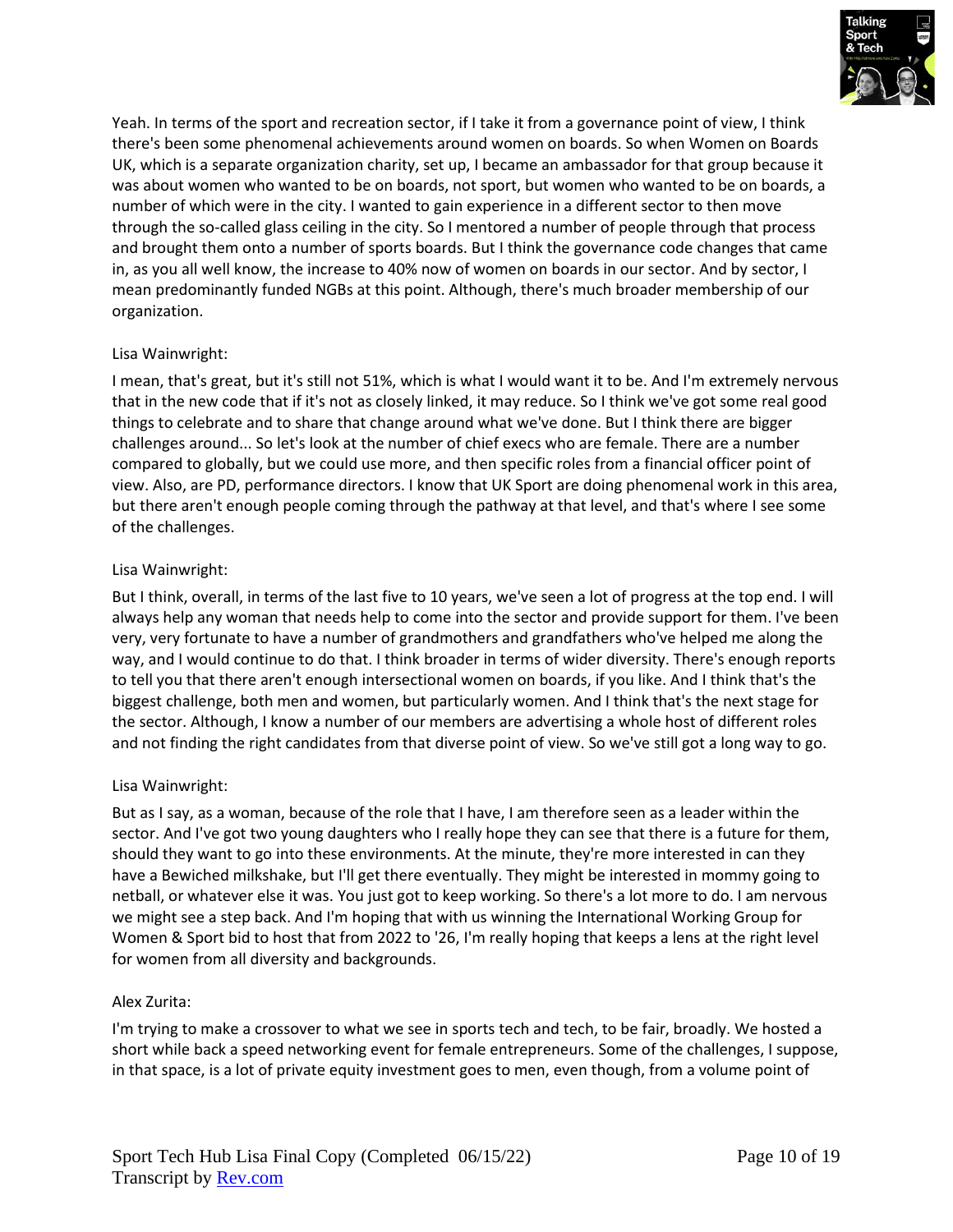

view, there are a number of companies that are founded and led by female entrepreneurs. So potentially the point that it's been around the buyers more than the opportunity and the pipeline, right?

### Alex Zurita:

So on that pipeline front, I've been fortunate enough to work in this sector for around 15 years now, with local authorities, in national governing bodies in sport, in football foundations, in an active partnership. And actually, I see a lot of amazing female colleagues. So the pipeline, seems to me that is not the issue. Is it just something... I suppose, you called it the glass ceiling. There's something there that's just stopping that next step, right? So is it a case that we just don't have enough female leaders? I don't think so. Or is it a case that it's just something that needs to be done around the recruitment process and that decision making process?

### Lisa Wainwright:

Yeah. I think there are a lot in the pipeline, and it's a good point. And I mentioned earlier, my wife's in the police, and she's quite high in the police. She's just about to do a national police assessment center, so PNAC, to move into the top three ranks. So eventually, I hope she becomes a chief constable. Now, the reason I tell you that story is, she's having to look after the kids for these three days that I'm in Birmingham while I'm at a conference. Now, that's difficult if you've got parents who are in these types of jobs that sometimes you need to be away. And the example I give, if she's successful in passing that PNAC, she has to then spend three months on a residential. Now, how inclusive is that? And this is not a dig at the police. It's just an example of the implications of her deciding, and us deciding for her to career progress, means that I have to consider what that means for my three months of work as well.

### Lisa Wainwright:

So, for me, one thing that is clear is people's confidence, women's confidence in, "Can I do it?" And when I see men and women together, often it's the guy that will say, "I think I'll give it to go," and the woman that says, "I'm not ready yet." A guy will go for a job. A girl will say, "I need to have all the skills, plus 10%, before I go for it." So there's a little bit about confidence, and that's about perception of women. And then there's the reality. "I have got 90% of childcare at home. I am a single mom. I don't have my family who live near me." There's all those things behind it. And then there's the looking above that glass ceiling. "Can I really be asked?" And that's some of the questions people will go through, quite frankly.

# Lisa Wainwright:

And that's what my wife went through. "Can I be asked to be in that environment with those types of individuals?" And I said, "If you are moaning about it, yes, you can because you can change it. So it's up to you to do that." And again, that's not about police. It's just about us as individuals, whether it's male or female, and some of the barriers that we might have because society, overall... And if you look at the stats through COVID around women and the childcare challenges that they had and still do have, how many of us went into caring for elderly, children, et cetera, during that phase, and maybe our partners didn't do the fair share. That's the reality for lots of women. I'm not saying it's for all women, by the way, there's some tremendous guys out there who would dearly love to stay at home with their families. But again, the perception is they should be earning more money, and they feel they've got to go out. So please take that as a balanced approach to it.

### Lisa Wainwright: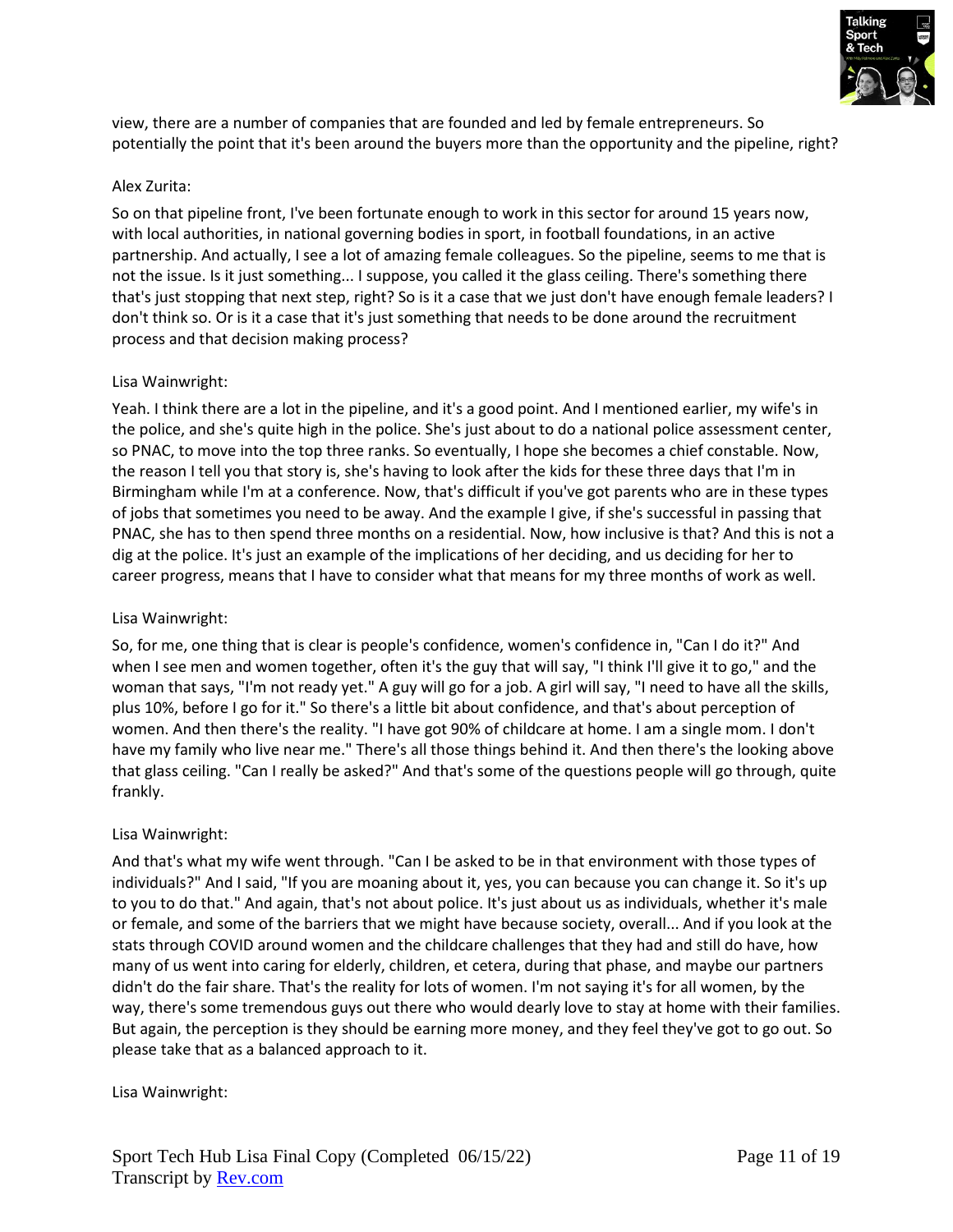

I think, to give an example of where that could be different, what we've tried to do in all the jobs I've had... It's not a clocking in culture, and the sector doesn't need to be that. And I've always felt that we should be 24/7 people, on our own clock. So if I'm better at working at midnight, like when I was a student, then why am I not better at working at midnight? Unless I have to be on call for a specific reason in the role that I'm in, work when you want to work. Work when you're more creative, when you're more energized. I've always had a people-first attitude. And it infuriates me when people talk about work-life balance. It's like, "No. You got it completely wrong. It's life-work balance." So please let's start with life because you actually are more important than work. And believe you me, when you leave your organization, you'll get some nice cards if you're lucky, and a couple of friends, but actually, they'll get somebody else to do your job. That's what happens.

### Lisa Wainwright:

So, for me, it's that people-first culture that understands that, yeah, your wife is going to be doing that. So maybe we just need to look at the diary for the next couple of months. Or when I was very ill... I had cancer three years ago. I was really, really ill. And obviously, the impact was huge on my wife and my kids. And the police went over and above to help my wife, to help me. Now, that told me they were people first. They were thinking about the individual who is of real value to them. And because she was supported, she did a much better job than if they hadn't supported her, because she would've probably gone off sick and wouldn't have coped with it. There's too much about my family in this, but I think it's important to describe some of the things we've been through.

### Lisa Wainwright:

And the other thing that I've always tried to do, and is pretty well balanced now through COVID, is flexible first. So if you don't feel like getting up today and working, then don't, just don't bother. But if you want to do it on Saturday, that's great. The outcomes are far more important than when you do it. And I think I've naturally done that in any job that I've been in. A couple of boards have found it really difficult. "Well, your staff are not in." "And? They're picking up their phones. They're doing the work. We delivered the outcomes. We smash the outcomes. So does it really matter?" But culturally, that's quite a change for some organizations to go through. So people first and flexible first would be the philosophy I say I would bring into an organization, particularly to help, where we started with Milly, women progressing through that glass ceiling, if that still exists.

### Milly Pelmore:

And just chipping in there to say, I don't think there's too much about your family at all. I think that shows exactly the kind of leader that you are, which is, it's the human behind the role. You have a family behind your role. That's probably... I don't want to put words in your mouth... but perhaps more important than your job, at the end of the day. And actually, I think that really shines through, and that's really important. And I hope that people listening also see that. And I want to know about colleagues, families. I want to know. I want to know if your wife progresses to chief constable. This is why we get up and do our roles. Yes, we want to see more people finding the sport they love, but we want to have a good time doing it and get to know the people behind it. So yeah, thank you for talking about your family.

### Lisa Wainwright:

Thank you.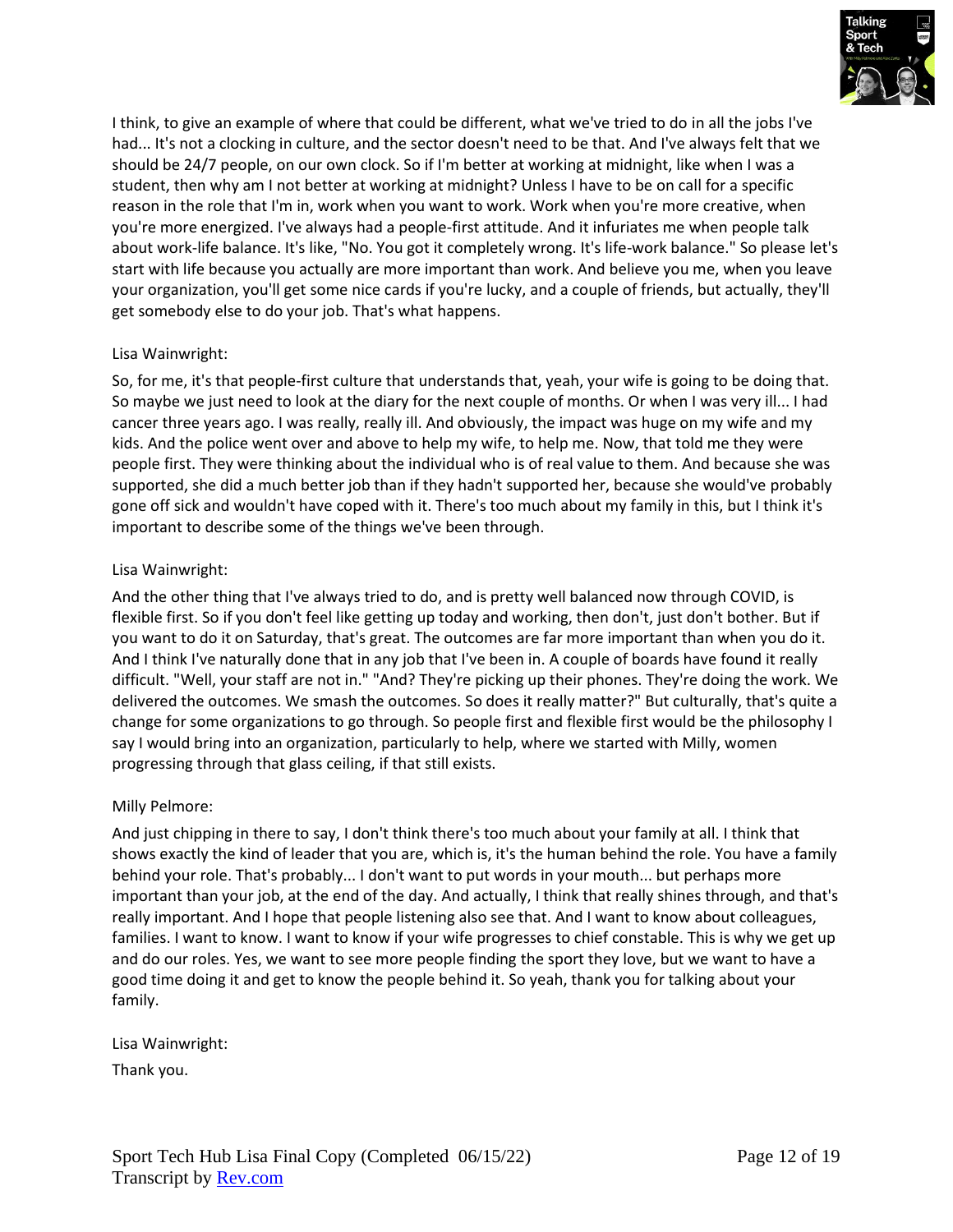

### Alex Zurita:

Yeah. I found that section very inspiring. A lot of thoughts in there that probably resonate with some of our thinking internally, and makes me also appreciate and realize the environment that we work in back along the sport, and the support that we've been giving as members of staff over the last two years. I could also see, and totally appreciate, your point that you might have gone into environments where boards were like, "Whoa. What on earth are you doing here? We're a Monday to Friday, 9:00 till 5:00. And people need to be at their desk during that time." So I can totally see that.

### Alex Zurita:

I just want to, suppose, bring a little bit more of that into the conversation, and a little bit around your thoughts around technology. Firstly, when we were doing a bit of research, obviously, on your career so far, membership service director at England Netball, head of sport at Sport England, CEO of Volleyball England, director of the British Olympic Association, International Basketball Federation member. So yeah, it's a grand resume. You talked earlier about maybe some of the things that you experienced and saw. Where do you see the sector going, and whether that is from an innovation point of view. You touched on earlier around eradicating the fear of failure, trying to innovate a bit more. We ultimately are in an environment where we could, we can. So where do you see a little bit of our sector going forward? And what are you seeing from maybe the information coming from the members of Sport and Rec Alliance?

### Lisa Wainwright:

Yeah. I think, as well all those grand titles that... I just want to reiterate, the ones that you didn't talk about was my local charitable work. And I learn as much from all those hundred clubs and organizations in Leicestershire as I do from international because I think it's really important to remember grassroots sport is where it starts for everybody. And it's phenomenal in that in itself, in this country. And I think one of the things... I'll come onto the innovation and the IT in a second... is in relation to COVID, I think... These are all the Cs. I think COVID's created more collaboration, and its continuing, without a doubt. If you can think that the sports minister was calling a group and supporting the UK Sport, myself, on a weekly basis at the start of COVID, that just doesn't happen, and sometimes more than a weekly basis. And that access and collaboration continues.

### Lisa Wainwright:

So I think when you're in a crisis together, you learn to trust each other even more. You've got to find a way to trust each other because you've got to get through it together. And, for me, although the Uniting the Movement stated very clearly they wanted to be a collaboration behind it, COVID has moved it forward so much as an environment. And that's what really excites me going forward. So, I think, to come back to your point about the innovation, the tech side, from a collaboration point of view, what I've always observed is, most of our members work independently. So, for example, the ECB cricket will do one thing, and the RFL rugby league will do another thing, and somebody else around us will do another thing, and Movement and Dance will do another thing. Fundamentally, they're trying to do the same thing. And I just hope that, for the future, there's a collaboration, not just of size of sport, but of type of sport as well.

### Lisa Wainwright:

So I think that's something that we ought to be doing a lot better. And that's what our members have been asking for, that we define some solutions to it. From a tech point of view, I think you can see,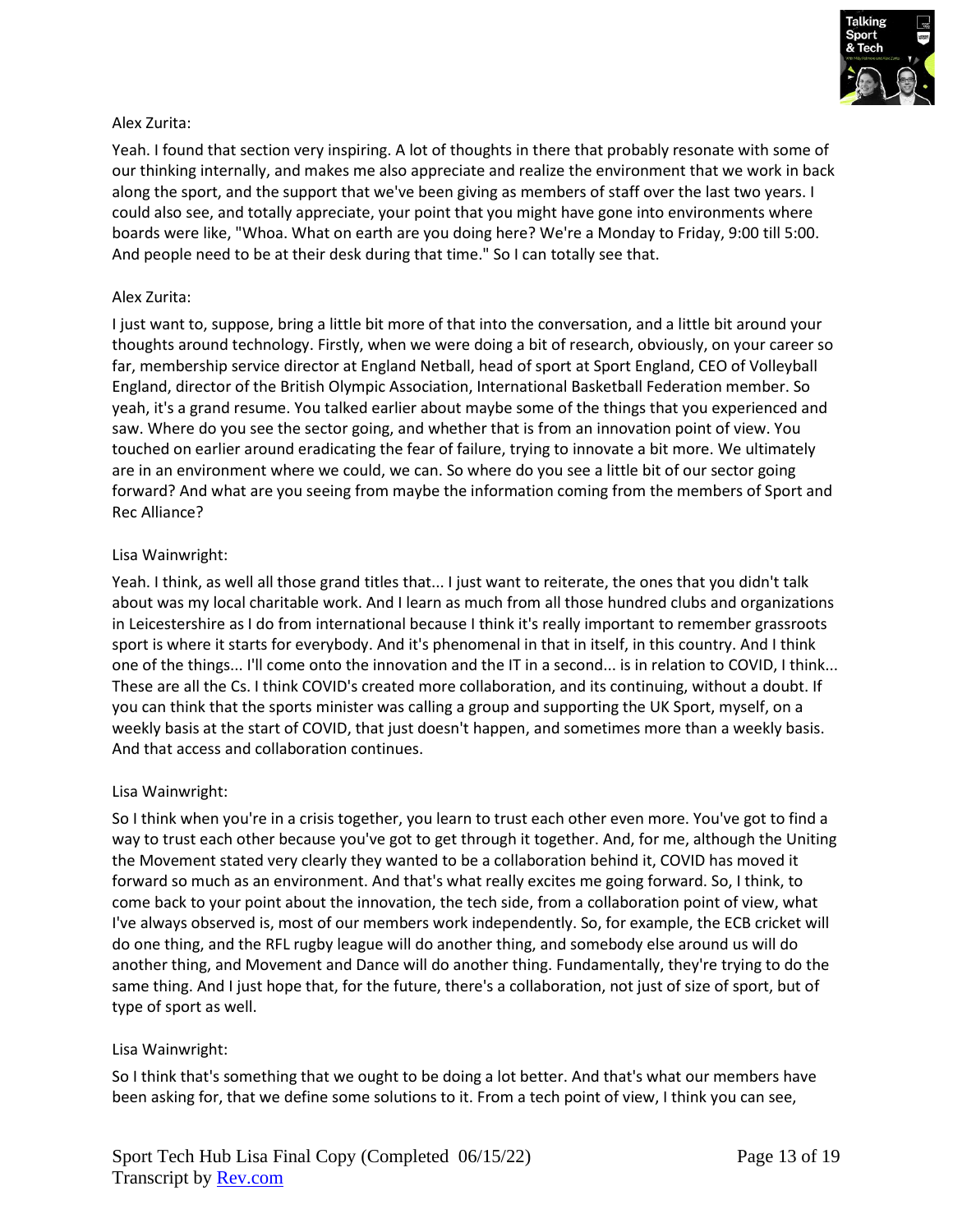

during COVID, again, Peloton sales that went through the roof, I think, from all accounts. And even I started virtual cycling every day, and I hate cycling, but I did it. And I got all these medals that I now proudly have on my desk for cycling, believe it or not, from John o' Groats to Land's End, in the first month of lockdown.

# Lisa Wainwright:

I'm not convinced we use technology enough, and I'm 50+ now. I see what my kids are doing and think, "There's a lot more I should be learning. I should be aware of other things that's happening, and I'm not as much as I should be." And, in essence, that's why we've got a conference tomorrow called Fit for the Future, which is basically our flagship conference for all our members, and it's all around digital and tech.

# Lisa Wainwright:

So I think we've still got quite a long way to go. I think CRM systems are maybe not as embraced as they should be within the sector. And by sector, I'm not talking all the big sports here because I think they're slightly different. I'm talking the mid-range governing bodies and unfunded sports. I think there could be a better use of CRM systems, in terms of understanding customers.

### Lisa Wainwright:

I think there could be a more shared collaborative and innovative approach to insight across a number of different groups. And I think it'd be interesting, again, from an innovation point of view, to start looking at leveling up collectively, rather than separately, running away to say, "This area's been identified, or these 20 areas. Let's start to look at innovating in these areas." How do we do that together? A bit like the active partnerships. Not all of them are doing it together, but are there four active partnerships that have got something that's so unique in their localities that you've been doing? I don't know if that's happening or not. So that's what I'd be probably looking at.

# Lisa Wainwright:

From a personal point of view, I'm still behind the curve on technology. I'm starting to embrace it, but it's well ahead of me. I remember about four years ago, somebody introduced me to Slack, and I was like, "Oh my word. What is that?" And now everybody seems to use Slack. So I was ahead of it, but I've come back a little bit. So starting to embrace it. But I think if we can get that collaborative together to drive forwards the innovation, I think that will move us quicker than us all doing it separately, because you know what happens. Somebody has a great idea, they pitch to one governing body, and then before you know it, they've gone to every other governing body. Let's find a different way of doing that to save time and to support the tech industries. If it's not the right offer, it won't be the right offer for them. So I think that's the approach I would suggest maybe going forwards.

### Alex Zurita:

Thank you for that. I particularly like and want to pick up on the point around the place-based approach. You need to understand who they are, what they do. How do they do things? Is it an environmental thing? Is it a behavioral thing? This is access, inclus-abilities, that the opportunities on the ground are not right for them. I suppose when you look at it from an innovator's lens, what that doesn't give them, is scale, because, in essence, you're trying to potentially utilize a piece of technology, a product, as part of that intervention, but you're dealing within a micro place.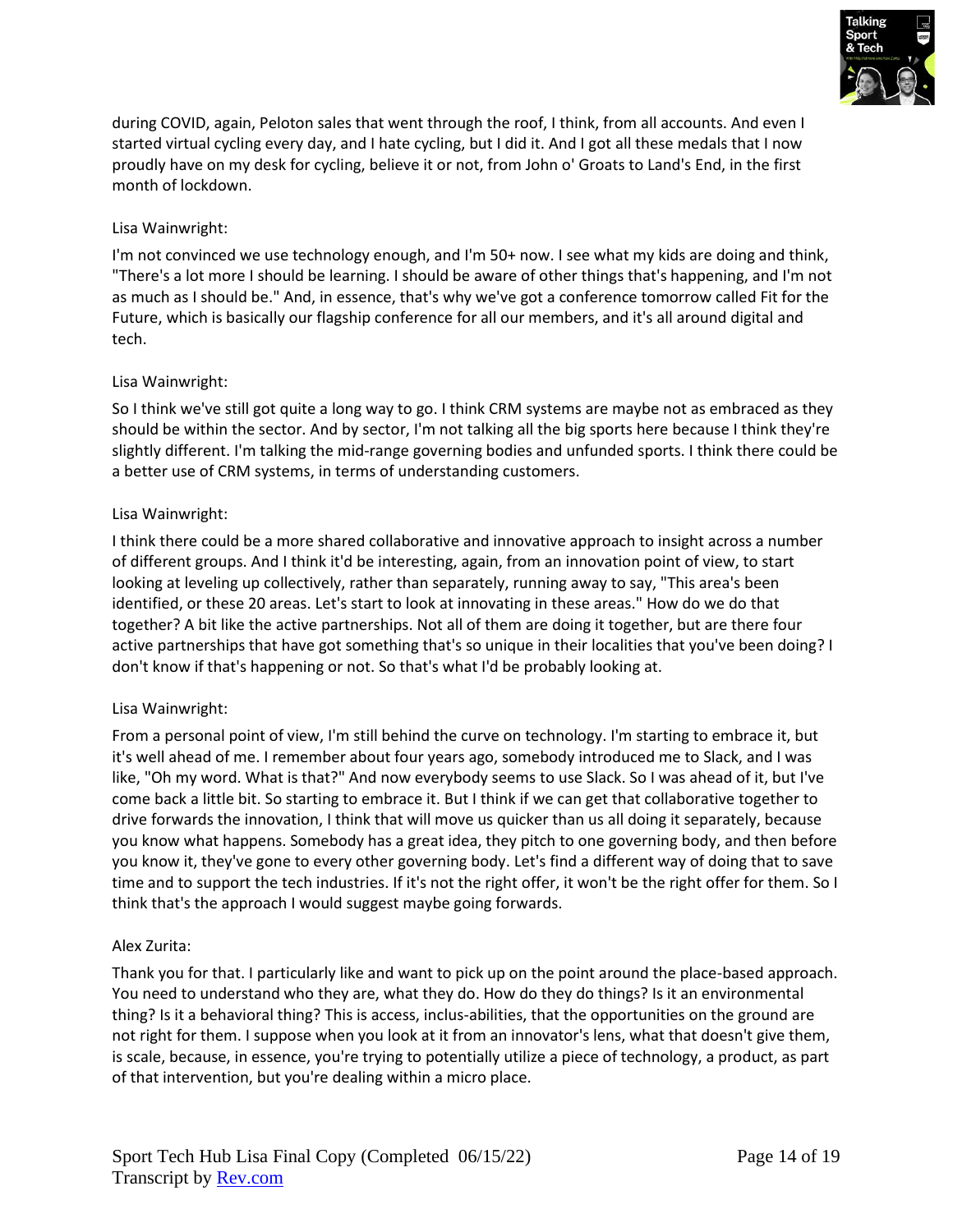

### Alex Zurita:

So your point around how do we find similar micro places that share the common challenges, that then becomes so much more enticing for an entrepreneur, right, because you're then saying to that individual or that business, "Actually, you're not dealing with one place. You're dealing with multiple places. But all added up together, it gives you hundreds, tens of thousands, of potential people that might use your product." So there's a really interesting point there around the sector, and us considering that, to make it an enticing opportunity for entrepreneurs to come and, yeah, disrupt and help us tackle some of those long-standing inequalities or barriers to activities that we wanted to eradicate for a long time.

### Lisa Wainwright:

The example is, some of the innovators will try and go, "I want to get to the RFU, the Rugby Football Union." That's too big. But to go with one club, the Northampton Saints, is too small. But a consortium of five is probably a better way to start because there'll be some nuances between the five that you can learn from. We go from one extreme to the other. It's the old delivery system. You either fund nationally or you fund locally. Actually, you need to fund the whole continuum, or support the whole continuum, to try and learn. And then you ramp up or ramp down. But we always start at one end or the other, and that's where I think we've got a chance to change that.

#### Alex Zurita:

That is so much of a better way of describing what I was trying to say, so thanks for that. You talked about the conference, Sport and Rec Alliance running a flagship event around Fit for the Future embracing technology. And that is, as I see, as I know it, very much something that has been put on by the organization for their members because the members have requested it. I'm interested in trying to delve a little bit into that. Do you see that this is just more of a, "Look, we're interested in learning"? Or is it a case of, "We're interested in learning and we're ready to take action"? Where do you think some of that interest come from, or maybe the wave of thinking might be at? With a touch of caveat that I appreciate the Sport and Recreation Alliance is hundreds of members, from governing bodies of sport, to universities and a grassroot club, and anywhere in between that.

### Lisa Wainwright:

Yeah. We do a member survey every year, and it came out as one of the top topics. EDI was one, environmental sustainability, and data technology. So we put on the conference. I genuinely don't know what the outcome will be in terms of the individuals coming. But what I can tell you is the environment that our members are operating in. We've been, for the last two years, 18 months, in pretty much crisis mode from a shutdown of COVID, of closing competitions, closing events, closing doors, reducing staff, and trying to survive. We're now recovering from that, rebuilding and thinking about things differently. Some of the organizations will be thinking differently very big because of the risks they've gone through. Some will be tweaking and some will be learning.

### Lisa Wainwright:

So I think that's what we've tried to do with this conference, is have a raft of different offers available and different solutions. So it depends on if you're an unfunded sport or organization, so Laban Movement and Dance. It might be about utilizing a different system for teams. Instead of using Teams or Zoom, they might look at a different system that's more integrated with something else. I'm just making this up.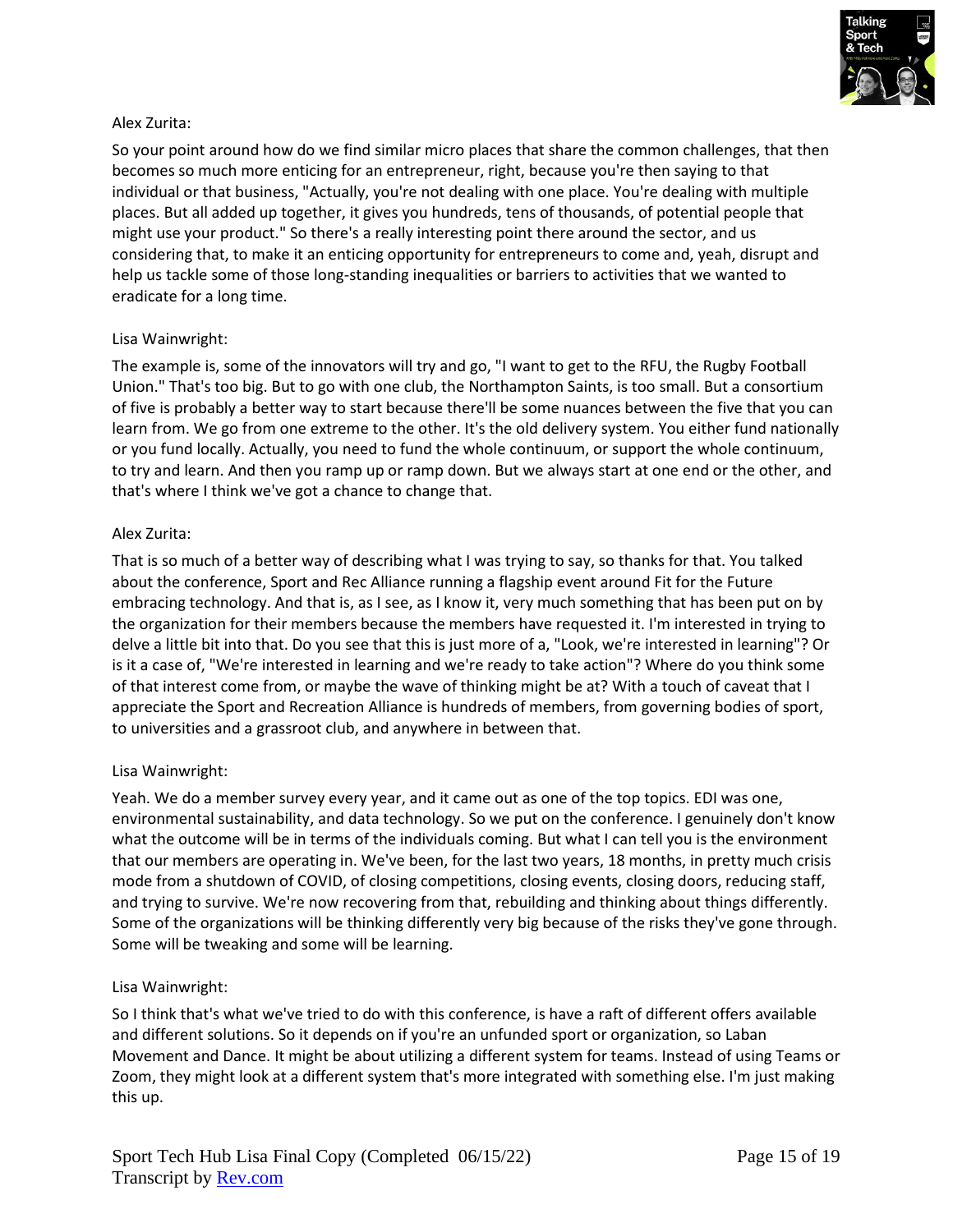

It could well be about disaster recovery for badminton after the YONEX Championships and the time of COVID, and everything else. Again, I'm making that up. So I think it depends on the individual coming, the chief executive or the person who's leading this particular area, which might be the COO, as to what solutions they might look at. They might go, "You know what? It's four years in. We're looking to retender our CRM system." It could well be, "I don't quite know what to do for my AGM, whether we go virtual, whether we go physical. I'm not quite sure. Are there any solutions out there?"

### Lisa Wainwright:

There could well be a, "We've realized through COVID we haven't got our risk register and risk tools in place. We just need to re-look at that. And are there tools available?" In one of the sessions, it feels like a... And it shows my age... a bit of a Paul Daniels, Debbie McGee sketch, where there's going to be a smashing up of a computer on stage with dry ice and everything. And then the company's going to recapture all the data for us to show us live that that can be done.

### Lisa Wainwright:

So I'm not nervous about that at all. But, hey, my teams say it's going to work. But that's really about risk. And how do you manage risk if everything goes? Where are you saving things? How are you saving it? How can you access it? All about data. So I can't really answer your question because it depends on who comes from the organization and what type of maturity they are, and their recovery mode as an organization. Are they still recovering? Have they come through that? Are they now starting to grow? It just depends on the organization.

### Alex Zurita:

That totally makes sense. And I suppose what I'm taking from the answer is... Again, taking a step back through the work that we do at Sports Tech Hub is... You mentioned it a lot... around business tools, in essence. And I think we default... or I default, I suppose, the role that technology can have in directly getting people active. And we shouldn't forget, I suppose, the role that technology can have in just making organizations more efficient and effective, helping recover post-COVID, increase funding, diversify their income, make them run more effectively, and so on. So yeah, we shouldn't forget, I shouldn't forget, and take that as a point that got to be aware that technology has a role in helping on the business side as much as it is on the delivery side.

### Milly Pelmore:

We're at the end of our conversation with Lisa now, ready for the quick-fire round. So, Alex, you're going to let me know when the timer is ready. And then, Lisa, off we go. Who was at the DCMS, the LTA, and now is at ukactive?

Lisa Wainwright:

Huw Edwards.

Milly Pelmore:

Correct. Which former professional cricketer and director of Surrey Cricket set up her own charity called the ACE Programme Charity?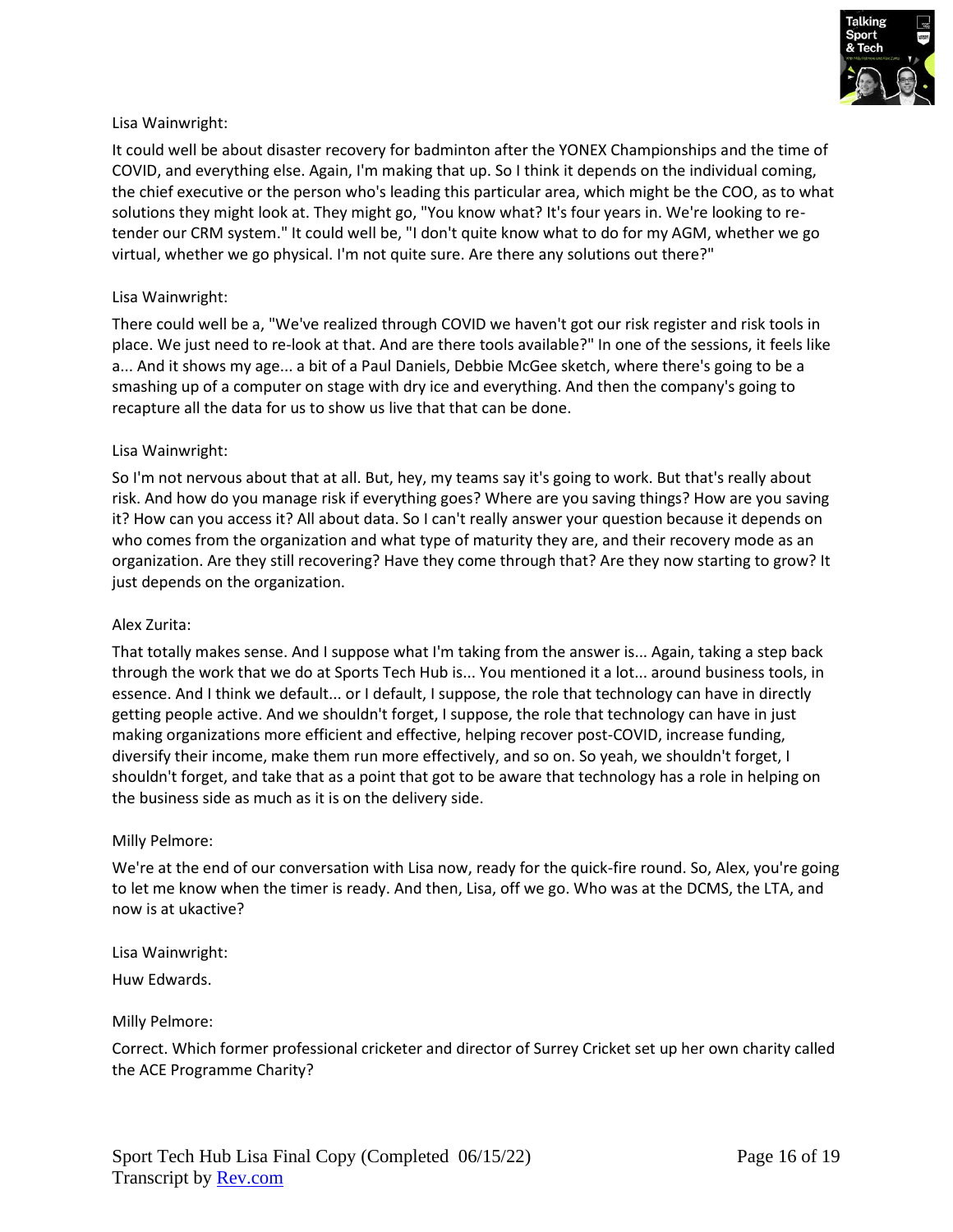

Ebony Rainford-Brent.

Milly Pelmore:

Correct. Ebony Rainford-Brent. Prior to taking up his role as chief exec at Sport England, where did Tim Hollingsworth previously work?

Lisa Wainwright:

BPA, UK Sport, CBI. Do I get three? Go.

Milly Pelmore:

BPA. Correct. We'll give you that. Who is the Secretary of State for Digital, Culture, Media and Sport?

Lisa Wainwright:

Nadine Dorries, out of the jungle.

Milly Pelmore:

Correct. Between Feb 2017 and January 2022, Emily Robinson, who is now the CEO of London Sport, was working at which UK company?

Lisa Wainwright:

UK Anti-Doping.

Milly Pelmore:

Correct. Jack Buckner has just been made CEO of British Athletics. Which two other organizations has he previously been chief exec at?

Lisa Wainwright:

British Triathlon and British Swimming. Did super jobs in both.

Milly Pelmore:

Correct. Lisa Wainwright, that was a brilliant, a brilliant conversation. And I have to say, you absolutely smashed that last round. Thank you so much for coming on the podcast.

Lisa Wainwright:

It's been an absolute pleasure. Thank you.

Milly Pelmore:

Alex.

| Alex Zurita: |
|--------------|
|--------------|

Milly.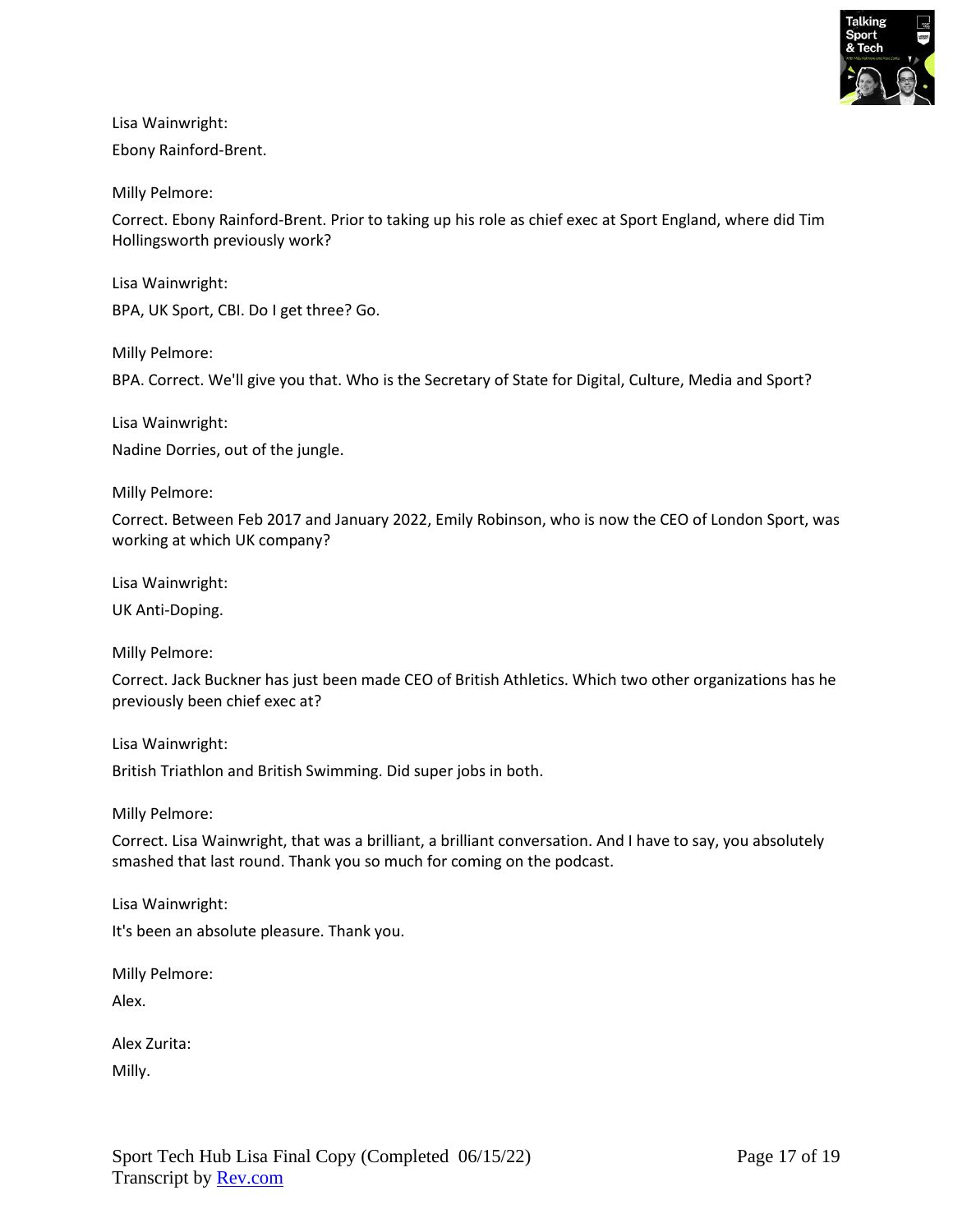

### Milly Pelmore:

What a brilliant episode. Again, so much to take away from that conversation, Lisa. And a huge thank you to Lisa for joining us from her hotel room in between conferences. I, for one, find Lisa really inspirational. She's not afraid to stand up for what she believes in and makes some difficult decisions, but she's also so human and compassionate. She sees the individuals behind the roles, and I think that came across really strongly. She also apologized for talking about her family at one stage. But actually, that's so important. And I think that side is a big part of who Lisa is today.

### Milly Pelmore:

One of the things she mentioned, is that she doesn't see herself as an innovator, and that, instead, she just uses common sense. But I think, actually, her attitude towards not being afraid to take risks, learn fast, and learning is progress, I would actually say that probably does make her an innovator, albeit not a self-professed one, which I thought was a really interesting theme that came through. She wouldn't describe herself as tech savvy either. But actually, I think in the way that she leads, it really comes through that the places she takes her team are to those places of creating that space where they can innovate and they can take risks. And overall, that's a really good thing for our sector.

#### Alex Zurita:

I would've loved to be a fly on the wall during her time in some of those senior leadership positions, where what she was describing in terms of the culture that she was creating is very much like the here and now. And I would've loved to see how the intricacies of dealing with that, trying to create that change in those moment in times... I think there's a lot in there that really backs the style with the substance. There's some really, really lived experiences that have shaped the way she leads, she works with people, she takes our sector forward. Aside to that, from a then content point of view, professional point of view, two things that really stuck out with me was, we are moving as a sector into being much more focused on places and affecting places, getting under the skin of those places and, therefore, trying to eradicate the challenges or address some of the inequalities in those places.

### Alex Zurita:

If I'm an innovator listening to that, I might be slightly fearful that the scalability aspect of my product might be limited, right? If you are working with an organization that is really trying to effect change at a micro level, it might make you feel that there is a volume to affect, ultimately, people that can use my technology. What I really like from Lisa's coming around that was, how do we get similar places around a table, hypothetically, and then, therefore, enable that innovator to then access scale by then implementing that product in places that have got similar look and feels? So you're not retrofitting volume. You're actually tangibly bringing organizations together or places together that share common problems. And then you, as an innovator, what you're presented is with a number of places that you can affect.

### Alex Zurita:

So I think that was really interesting, and the point that, I suppose, for our sector to be mindful of how do we continue to collaborate so we can share that learning of the places that we work in? And at the same time then, as an innovator, just being able to have that in your mind of ultimately... It's finding look-alikes, right? It's finding customers that are like the ones you've already got. So where can I continue to find those look-alikes in other places that the sector might be working in.